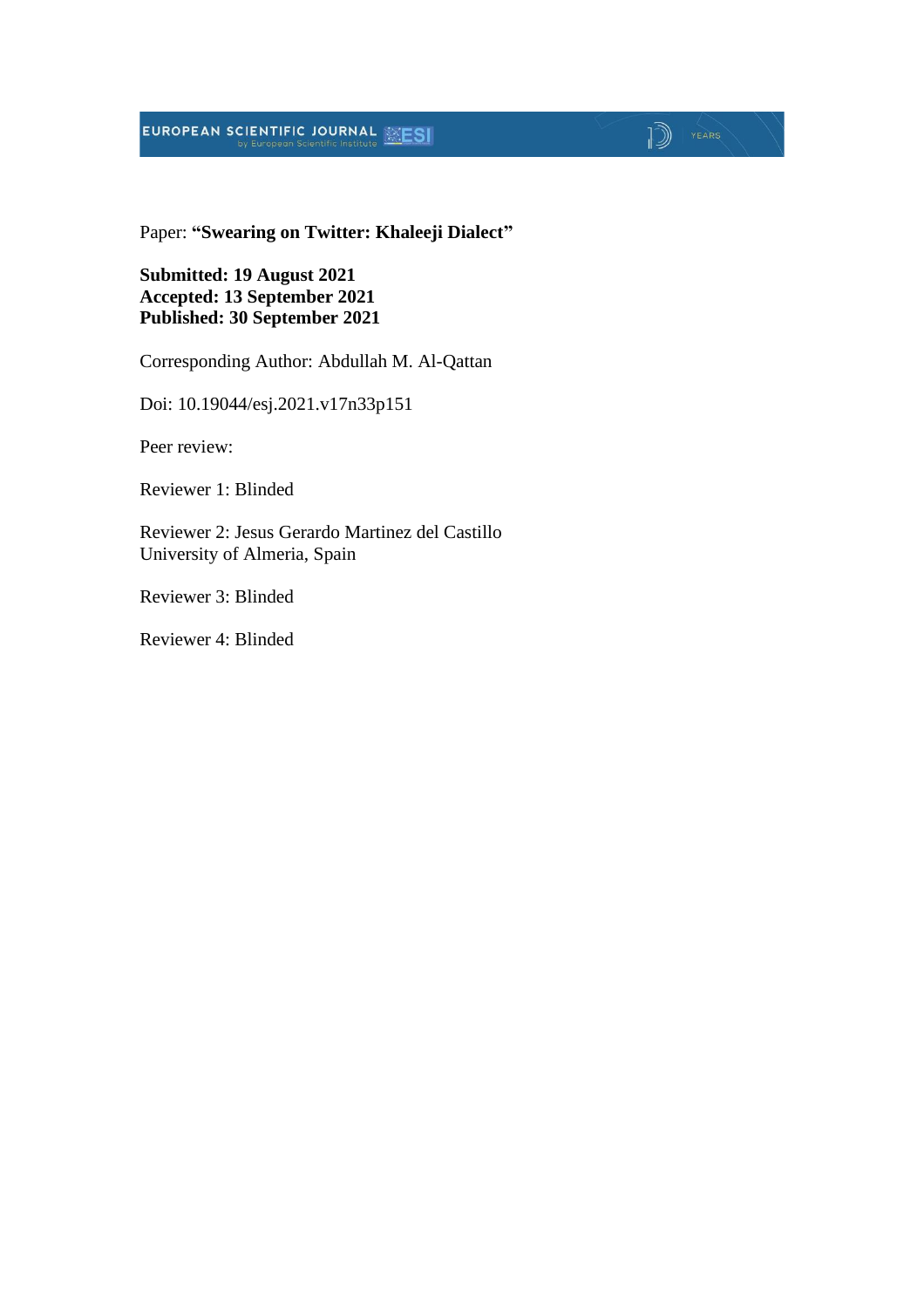# **ESJ** *Manuscript Evaluation Form 2021*

This form is designed to summarize the manuscript peer review that you have completed and to ensure that you have considered all appropriate criteria in your review. Your review should provide a clear statement, to the authors and editors, of the modifications necessary before the paper can be published or the specific reasons for rejection.

Please respond within the appointed time so that we can give the authors timely responses and feedback.

NOTE: ESJ promotes peer review procedure based on scientific validity and technical quality of the paper (not perceived the impact). You are also not required to do proofreading of the paper. It could be recommended as part of the revision.

*ESJ editorial office would like to express its special gratitude for your time and efforts. Our editorial team is a substantial reason that stands ESJ out from the crowd!*

| Date Manuscript Received:                                                                                        | Date Review Report Submitted: 31/08 |  |
|------------------------------------------------------------------------------------------------------------------|-------------------------------------|--|
| Manuscript Title: SWEARING ON TWITTER: KHALEEJI DIALECT                                                          |                                     |  |
| ESJ Manuscript Number: 16.09                                                                                     |                                     |  |
| You agree your name is revealed to the author of the paper:<br>Yes/No                                            |                                     |  |
| You approve, your name as a reviewer of this paper, is available in the "review history" of the<br>paper: Yes/No |                                     |  |

You approve, this review report is available in the "review history" of the paper: **Yes**/No

## **Evaluation Criteria:**

**Please give each evaluation item a numeric rating on a 5-point scale, along with a thorough explanation for each point rating.**

| <i><b>Ouestions</b></i>                                                    | <b>Rating Result</b><br>[Poor] $1-5$ [Excellent] |
|----------------------------------------------------------------------------|--------------------------------------------------|
| 1. The title is clear and it is adequate to the content of<br>the article. |                                                  |
| (Please insert your comments)                                              |                                                  |
| 2. The abstract clearly presents objects, methods and<br>results.          |                                                  |
| The abstract could be improved by anticipating some results                |                                                  |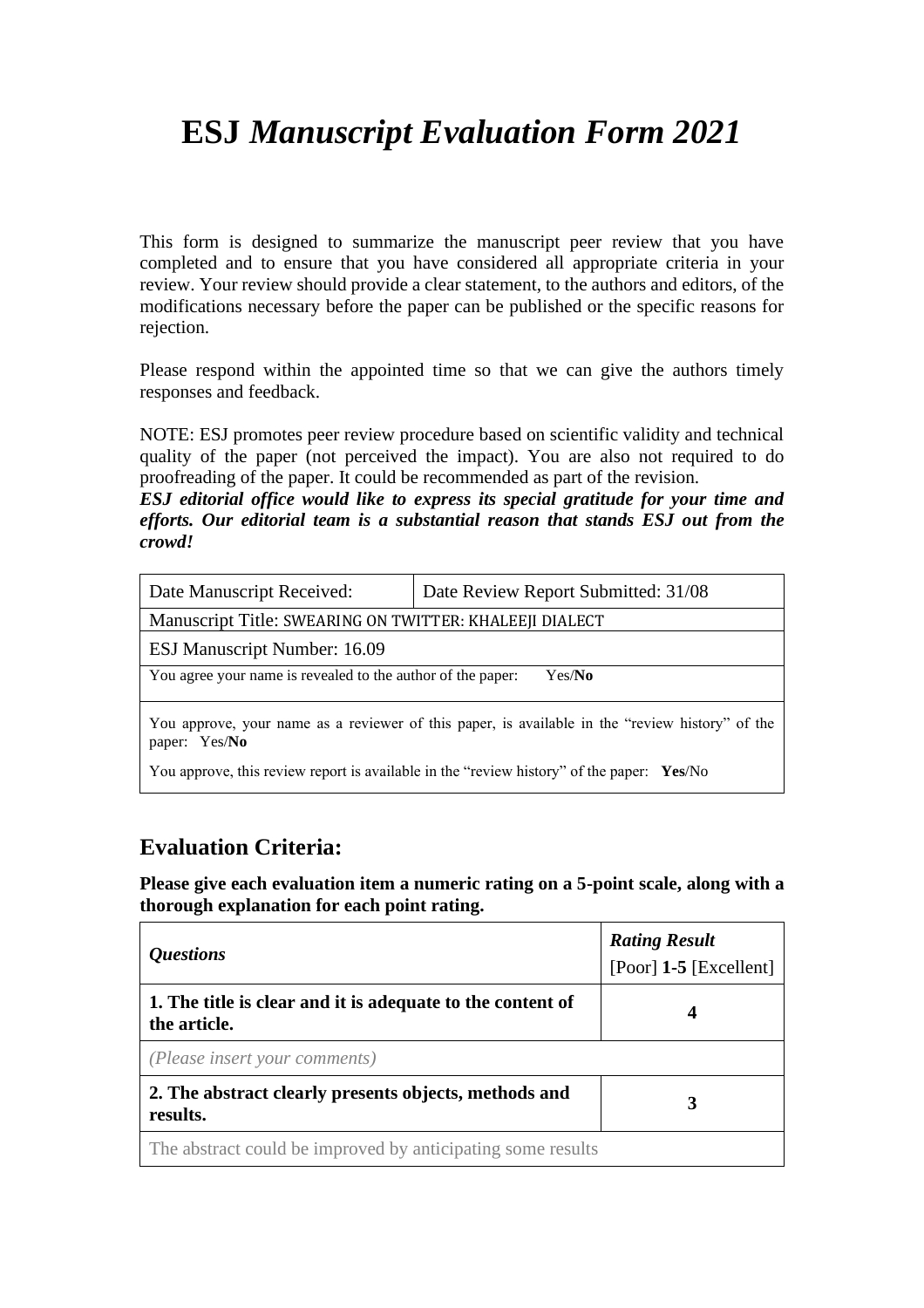| 3. There are few grammatical errors and spelling<br>mistakes in this article.                                                                                                                                                                                                     | 4 |
|-----------------------------------------------------------------------------------------------------------------------------------------------------------------------------------------------------------------------------------------------------------------------------------|---|
| (Please insert your comments)                                                                                                                                                                                                                                                     |   |
| 4. The study methods are explained clearly.                                                                                                                                                                                                                                       | 2 |
| In the Methodology section the author explains only how they collected data; more<br>information about the method chosen to analyse data is needed. Moreover, no<br>information about the size of the corpus is provided.                                                         |   |
| 5. The results are clear and do not contain errors.                                                                                                                                                                                                                               | 3 |
| The author mentions a sociolinguistic approach, but in the analysis of data typical<br>aspects of sociolinguistic analyses such as gender and age are not considered. I<br>suggest that either the author specifies the goal in more details or they omit the<br>reference to SL. |   |
| 6. The conclusions or summary are accurate and<br>supported by the content.                                                                                                                                                                                                       | 4 |
| More references to the results in terms of answers to the research questions could<br>improve this section.                                                                                                                                                                       |   |
| 7. The references are comprehensive and appropriate.                                                                                                                                                                                                                              | 4 |
| For non-Arabic speakers it is not easy to understand the Appendix, which by the<br>way is never mentioned in the text.                                                                                                                                                            |   |

## **Overall Recommendation** (mark an X with your recommendation):

| Accepted, no revision needed               |  |
|--------------------------------------------|--|
| Accepted, minor revision needed            |  |
| Return for major revision and resubmission |  |
| Reject                                     |  |

## **Comments and Suggestions to the Author(s):**

#### Dear Author,

I find your article very interesting and thought-provoking. However, some changes are needed in the Methodology section, as you can see in the grid. In addition to my notes, I would suggest that you re-think your research questions. The first and the second can be answered (What words or phrases do Khaleejis often use to swear? What is the logic behind opting for each swear word or phrase?). Concerning the third one (What do they reflect about the Khaleeji culture?) it is not clear how the method chosen can answer this question; therefore, you could refer to the cultural aspects in the conclusion. I am very confident that you will easily improve your interesting article. Best regards

### **Comments and Suggestions to the Editors Only:**

The article is interesting and on the whole well-written. I am confident that the author will easily improve it.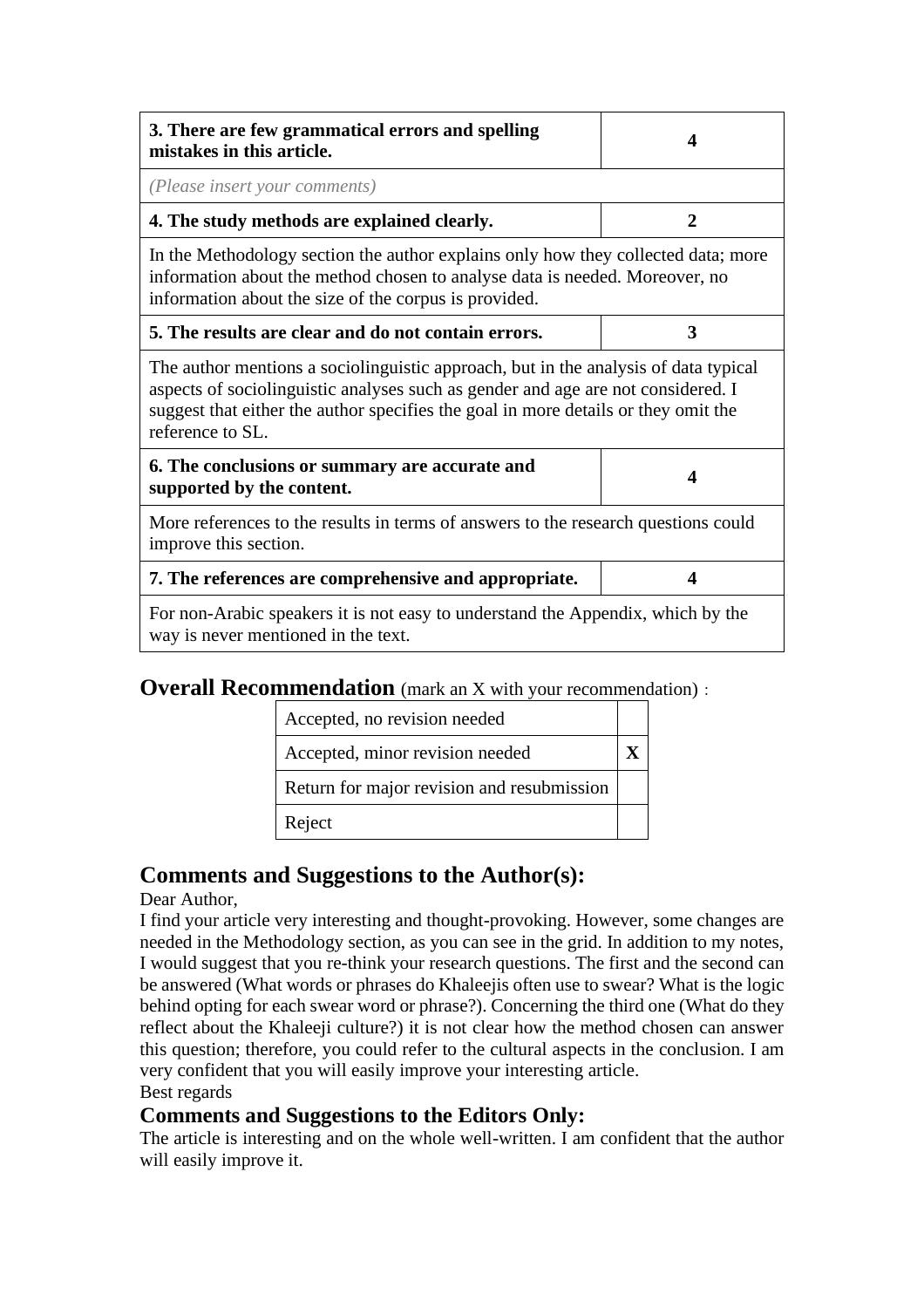# **ESJ** *Manuscript Evaluation Form 2021*

This form is designed to summarize the manuscript peer review that you have completed and to ensure that you have considered all appropriate criteria in your review. Your review should provide a clear statement, to the authors and editors, of the modifications necessary before the paper can be published or the specific reasons for rejection.

Please respond within the appointed time so that we can give the authors timely responses and feedback.

NOTE: ESJ promotes peer review procedure based on scientific validity and technical quality of the paper (not perceived the impact). You are also not required to do proofreading of the paper. It could be recommended as part of the revision.

*ESJ editorial office would like to express its special gratitude for your time and efforts. Our editorial team is a substantial reason that stands ESJ out from the crowd!*

| Reviewer Name: Jesús Martínez del<br>Castillo                                                                 |                                             |  |  |  |
|---------------------------------------------------------------------------------------------------------------|---------------------------------------------|--|--|--|
| University/Country: Universidad de Almería, Spain                                                             |                                             |  |  |  |
| Date Manuscript Received: 7-09-2021                                                                           | Date Review Report Submitted: 9-09-<br>2021 |  |  |  |
| Manuscript Title: SWEARING ON TWITTER: KHALEEJI DIALECT                                                       |                                             |  |  |  |
| ESJ Manuscript Number: 16.09.21                                                                               |                                             |  |  |  |
| You agree your name is revealed to the author of the paper:<br>Yes                                            |                                             |  |  |  |
| You approve, your name as a reviewer of this paper, is available in the "review history" of the<br>paper: Yes |                                             |  |  |  |
| You approve, this review report is available in the "review history" of the paper: Yes                        |                                             |  |  |  |

## **Evaluation Criteria:**

**Please give each evaluation item a numeric rating on a 5-point scale, along with a thorough explanation for each point rating.**

| <i>Questions</i>                                                           | <b>Rating Result</b><br>[Poor] $1-5$<br>[Excellent] |
|----------------------------------------------------------------------------|-----------------------------------------------------|
| 1. The title is clear and it is adequate to the content of the<br>article. |                                                     |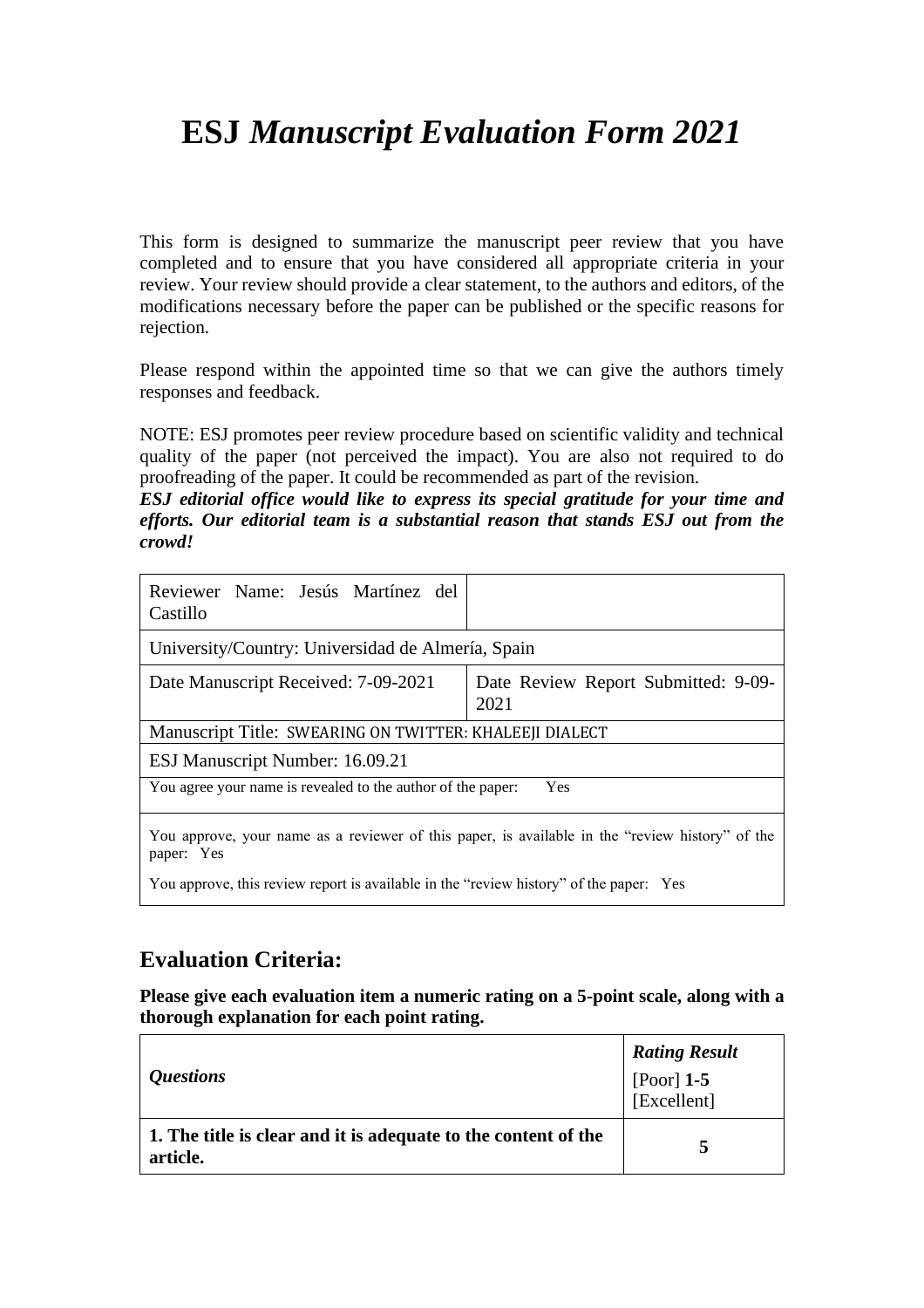| It is a sociolinguistic study very well structured and presented (Please insert your<br><i>comments</i> ) |   |
|-----------------------------------------------------------------------------------------------------------|---|
| 2. The abstract clearly presents objects, methods and<br>results.                                         | 5 |
| Everything in the article is very well justified                                                          |   |
| 3. There are few grammatical errors and spelling mistakes<br>in this article.                             | 5 |
| (Please insert your comments)                                                                             |   |
| 4. The study methods are explained clearly.                                                               | 5 |
| Sociolinguistic methods are explained very clearly                                                        |   |
| 5. The results are clear and do not contain errors.                                                       | 5 |
| (Please insert your comments)                                                                             |   |
| 6. The conclusions or summary are accurate and<br>supported by the content.                               | 5 |
| (Please insert your comments)                                                                             |   |
| 7. The references are comprehensive and appropriate.                                                      | 5 |
| (Please insert your comments)                                                                             |   |

#### **Overall Recommendation** (mark an X with your recommendation):

| Accepted, no revision needed               |  |
|--------------------------------------------|--|
| Accepted, minor revision needed            |  |
| Return for major revision and resubmission |  |
| Reject                                     |  |

### **Comments and Suggestions to the Author(s):**

(If it is of interest to the author I want to make some observations)

I want to emphasize the linguistic aspect involved in the science called Sociolinguistics. In language studies the purpose is to analyze the fact of the creation of an utterance. Language is created in the very act of speaking, an individual act consisting in speaking saying and knowing. This means that *language* does not have concrete existence, that language manifests itself in *a language* and both language and a language manifest themselves in the *speech act*. Language thus is nothing but the very act of creation made by speakers when speaking. A language, say the KHALEEJI DIALECT, is nothing but a set of forms, contents, units, rules, procedures, attitudes and beliefs functioning is a speech community (=a language). Speech acts constitute the only reality with concrete existence in speaking saying and knowing since speech acts can be verified daily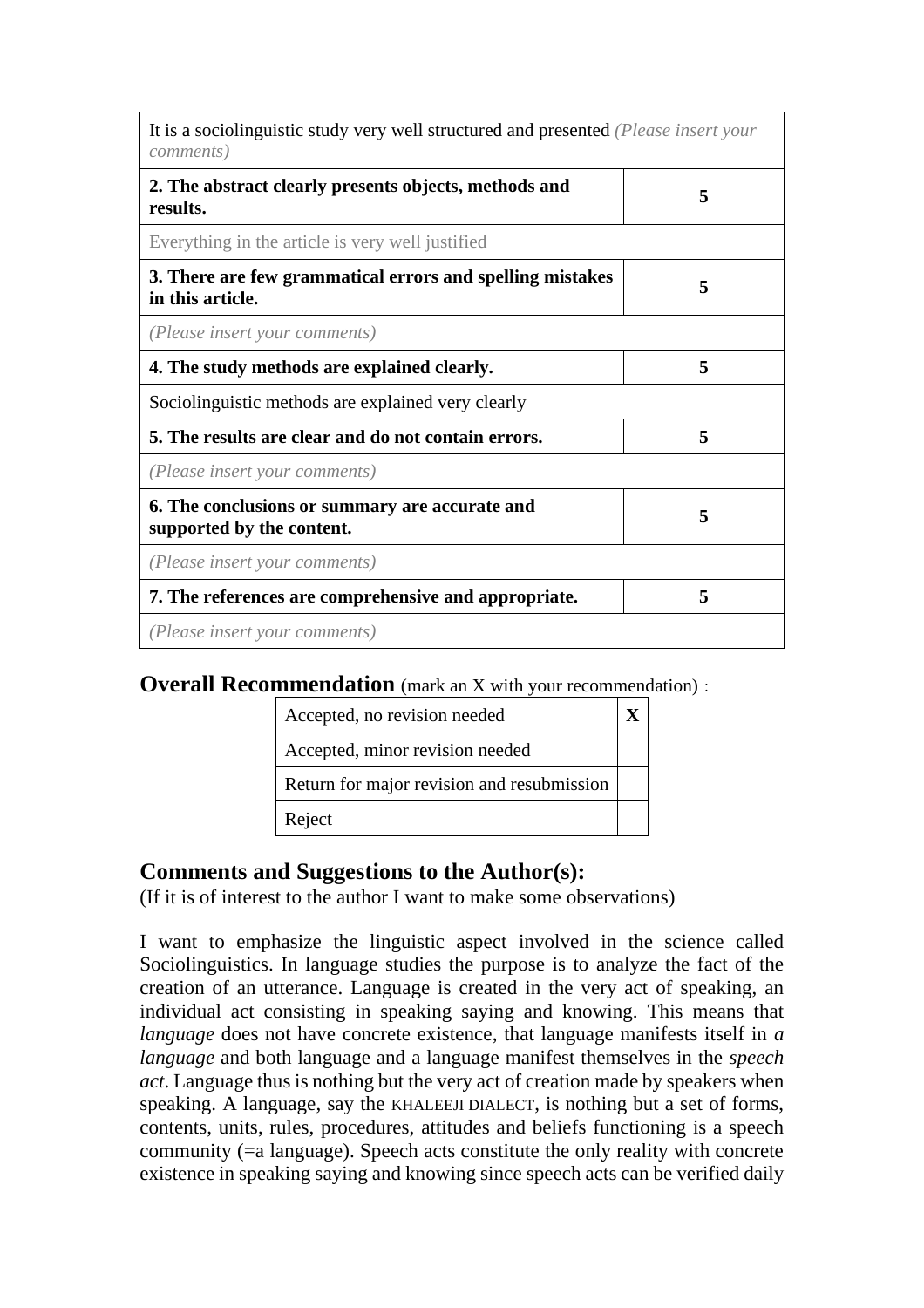just in their birth. But speech acts would not exist unless they are created by *individual speakers* in *dialogue*, when a speaker, *the I*, addresses another speaker, *the You*, both relieving each other in their respective roles.

So for speakers, who are *creative* because they are *free* and thus *absolute*, language is nothing but *the creation of meanings* and *the objectification of meanings in contents of the conscience*. On the contrary *a language* is nothing but the set of *virtual meanings* and *means of expression* existing in the tradition of speaking, offered to speakers in the language being analyzed, the KHALEEJI DIALECT (in this case), at the disposal of its speakers. Speakers thus are *historical*, that is, *subjects creating their own historicity together with the other speakers* living in the same period of time as they themselves, and thus they are *limited* since they accept forms of speaking in force in their historical moment because speaking is speaking just as the other one in dialogue speaks. For the speaking saying and knowing subject the speech act is nothing but *the expression of their freedom and historicity*, the result of their intention to say. In this sense *when they say* something *they define themselves* before the topic they create. And this, *saying*, is possible because speakers are able to know in the peculiar creative absolute and limited way of knowing by humans, that is, the synthetic connection of intuition or synthesis of sensibility and spontaneity (=intellect).

Because of this meaning can be analyzed from three points of view: meaning is absolute, that is, *universal* (it belongs to language) thus involving *designation*; *meaning* belongs to a particular language (every language differs from the conception of meanings by other languages). In this sense meaning is *the primary structurization of facts of experience* made in a speech community (=a language), that is, meaning is *historical:* it belongs to this or that language; and meaning finally is individual, that is, *sense*, the individual use of creative absolute meaning expressed with the means of expression of a language, with the help designation and the virtual meanings of a language and determined by a *context*, *situation* and *contour*. Because of this sense goes beyond designation and meaning (sense).

Since language, that is, the speech act is created by individual subjects the purpose of language study consists in *interpreting* linguistic expressions, that is, the study of linguistic facts is *hermeneutics*, that is, it consists in determining and guessing *the individual intentional purpose of individual speakers when speaking*.

The real important value of the article being analyzed consists in the interpretation of the facts gathered. For example, the analysis and primary interpretation made by the author of the meaning of 'sheep', 'dog' and 'donkey', and other items. The interpretations made is about the meaning of those words at the level of the historical language, the KHALEEJI DIALECT. My proposal is that this analysis should be made at the level of sense thus determining the individual intentional purpose of the supposed creator of the expression, that is, the interpretation of real examples taken from the daily speech. With this you can